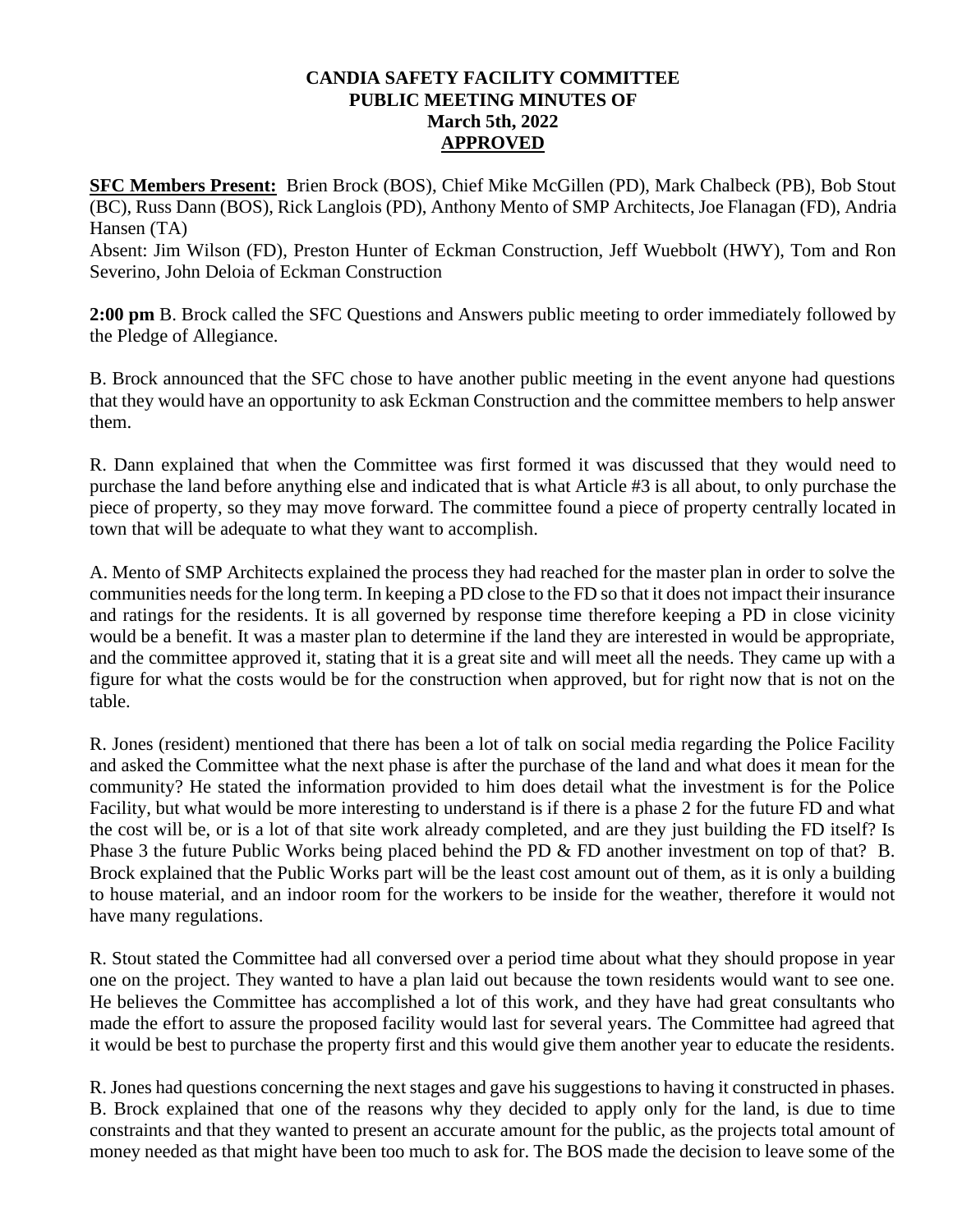## Safety Facility Committee 03.05.2022

money kept in the Capital Reserve Fund to purchase the property, and that it will have additional funds in the event the Town supported this, and it would give the SFC an indication that they may move forward. They will also need to consider if this is the year they should move forward, particularly with the way our economy is heading.

M. Chalbeck pointed out that there will be a number of shared utilities between the FD & PD. Therefore, most of the floor work will be completed already for phase 2.

One resident mentioned the current inflation costs of construction materials continues to increase.

A Mento explained that a Municipality is unable to ask for additional money once an approval is achieved at the town meeting and there is a fixed amount of cash that is available. The construction manager they hired to assist in this project will give a Guaranteed Maximum Price (GMP) for the value of the project and they will get the facility for that cost, and not more. All of the early preliminaries conceptual analysis in pricing has percentages of contingencies incorporated into it to get as close to it as possible. Due to the fact there is no water on Route 27, the FD will require a sprinkler system. The PD in the first phase will include a fire protection pump so when a future FD is constructed it will already be there. Therefore, some of the costs are a little higher in the PD portion than normal, because they need to have a sysinternal pump and it is calculated in. The other items that will be in phase one will be electrical, septic & well.

R. Jones questioned if the property was purchased in phase one, what would become of the Town Hall offices once the PD has their own building? B. Brock stated they have their own personal ideas of what could be done; however, they have not invested much time to the engineering into the Town Hall. They have decided not to spend money and go in that direction, however they believe it would be redesigned to accommodate what they have now and any deficiencies. R. Jones also asked the timeframe for phase 2? B. Brock stated the PD would most likely be year 2024. When asked about the FD construction B. Brock stated the Committee has conflicted input from different members of the FD as the Fire Chief indicates that they have a capital reserve for future additions on the existing building, however they have a number of issues to address there such as space, but the Committee was told the current FD building will accommodate the town for at least another ten years.

J. Flanagan confirmed that one of the most important item that this Committee has been focusing on, is the purchase of the land which will give the best value for the future, and that they will not need to purchase another property for the future FD. If they can purchase the land that they are interested in and build the PD on it to consume all the items such as septic and water into the second phase then they will not incur a lot of expense in the future. He mentioned FEMA Grants that are available that they will be looking into.

D. Snow suggested the Committee to ask the Severino's if they would possibly do some of the site work to help with expenses. B. Brock stated that the Severino's have been great to the Town, as they have done a lot for this committee in being very helpful and accommodating. He believes they would probably be more than willing to do the work at a very reasonable cost.

B. Brock mentioned that Town Administrator will be looking into grants that are available. There was a question asked on how they plan on paying for the land, and he confirmed they would take \$250,000 out of the Capital Reserve Fund and that was created from the sale of property on Exit 3. The remaining \$150,000 would come from money on taxation. The Budget Committee had stated that it would be roughly \$86.00 on a \$300,00.00 assessment.

## **Public Input:**